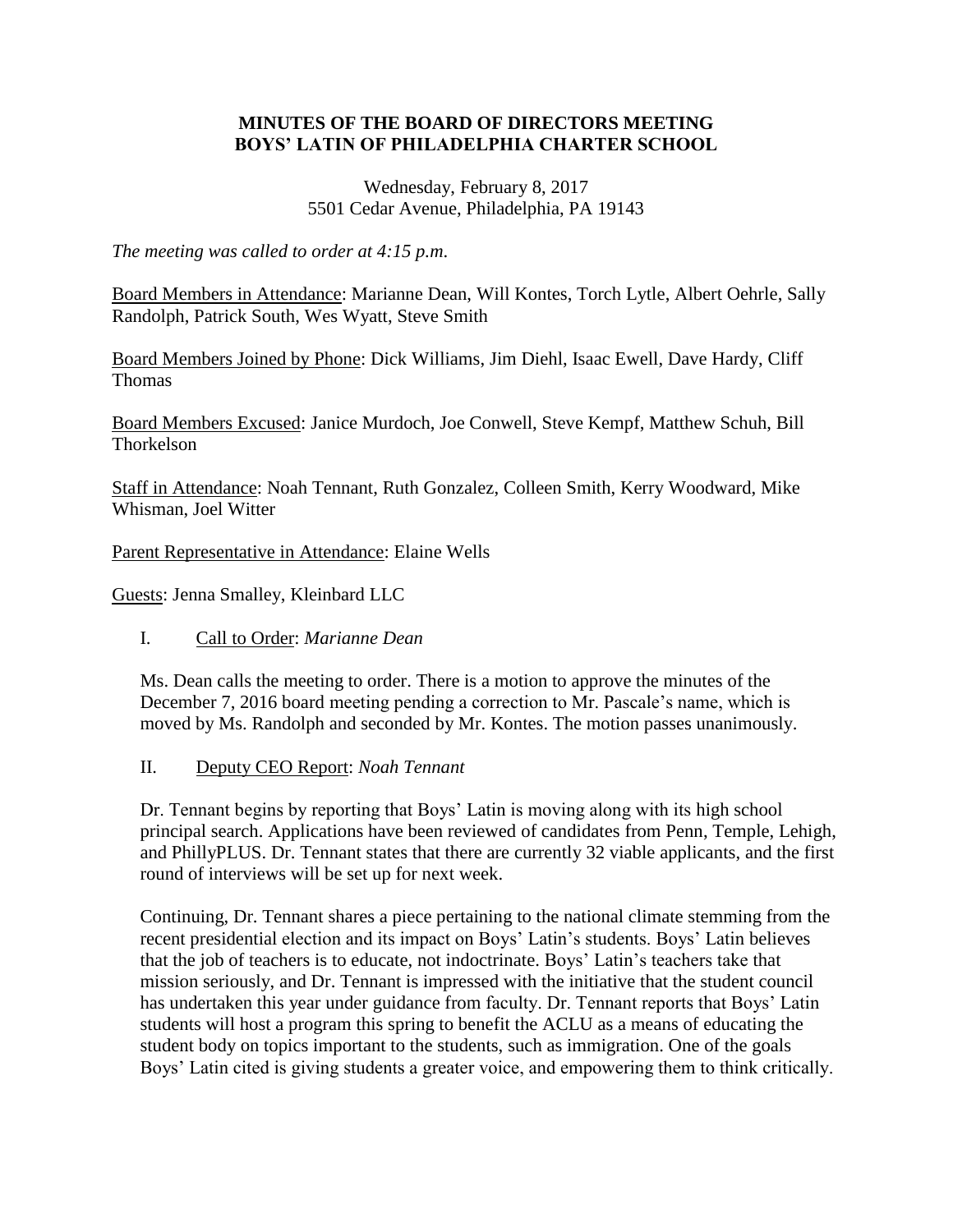Dr. Tennant asks the board to mark their calendars for the inaugural Boys' Latin lacrosse game, which is scheduled for March 24, 2017 at 4:00 pm at the field located at Belmont Mansion and Chamounix Drive. Boys' Latin's opponent will be Universal Audenreid.

Dr. Tennant then transitions to Mr. Witter's presentation on Boys' Latin's academic data. Dr. Tennant explains the various tests: the State evaluates Boys' Latin using the School Performance Profile (SPP), the Charter School Office uses their Annual Charter Evaluation (ACE), and the School District uses the School Progress Report (SPR).

Dr. Tennant gives a brief overview of the academic data for both the Middle School and High School. At the Middle School level, Boys' Latin scored a 59.0 percent based on achievement, progress, and climate. Dr. Tennant explains that the Middle School was deemed as a model in climate and a city leader in progress, though deficits were identified for students' absolute-value achievement. Dr. Tennant reports that the High School improved and is ranked  $33<sup>rd</sup>$  out of 83 schools in the City with a 34.0 percent score. Dr. Tennant gives the comparison that neighborhood schools around Boys' Latin range from 8.0 to 14.0 percent. Dr. Tennant explains that Boys' Latin views achievement differently from how Boys' Latin is evaluated, as college success, rather than standardized test score performance, is its highest goal. Boys' Latin views achievement as focus on growth, and how students perform over time as opposed to a snapshot of how they perform when they arrive at Boys' Latin. Dr. Tennant explains that students come here underserved, and standardized testing does not always fully demonstrate how students grow once they enter Boys' Latin's program.

## a. Academic Data Update: *Joel Witter*

Mr. Witter begins his presentation by stating that Boys' Latin values students' growth on standardized tests more than students' absolute performance. Mr. Witter explains that Boys' Latin suffers when the District and the State evaluate schools by their absolute performance, since its students arrive to its doors underserved. Mr. Witter states that Boys' Latin wants each of its students to be a top notch performer and, more importantly, college-ready by the end of their time here.

Mr. Witter then overviews the test scores for both the Middle School and High School. Mr. Witter is happy to report that the Middle School experienced great growth last year, and Boys' Latin was excited to see such significant gains reinforced by students' PSSA scores. Mr. Witter adds that the State reported that the Middle School had some of the best growth in Philadelphia. Mr. Witter explains that students are continuing to do better than year before. Mr. Witter reports that in Science, Boys' Latin's 8<sup>th</sup> Graders are outperforming the School District average. In terms of growth, Boys' Latin has made improvements on all levels of both  $6<sup>th</sup>$  and  $7<sup>th</sup>$  grade English and Math. Mr. Witter is also happy to report that the Middle School students are growing faster than expected, and the Middle School is ranked second in Philadelphia in terms of growth. Mr. Witter reiterates that Boys' Latin's goals is for students to grow in their achievement.

Moving onto the High School, Mr. Witter reports that Boys' Latin is in a mixed position. Students are doing quite well in both Algebra and Literature, and have been steadily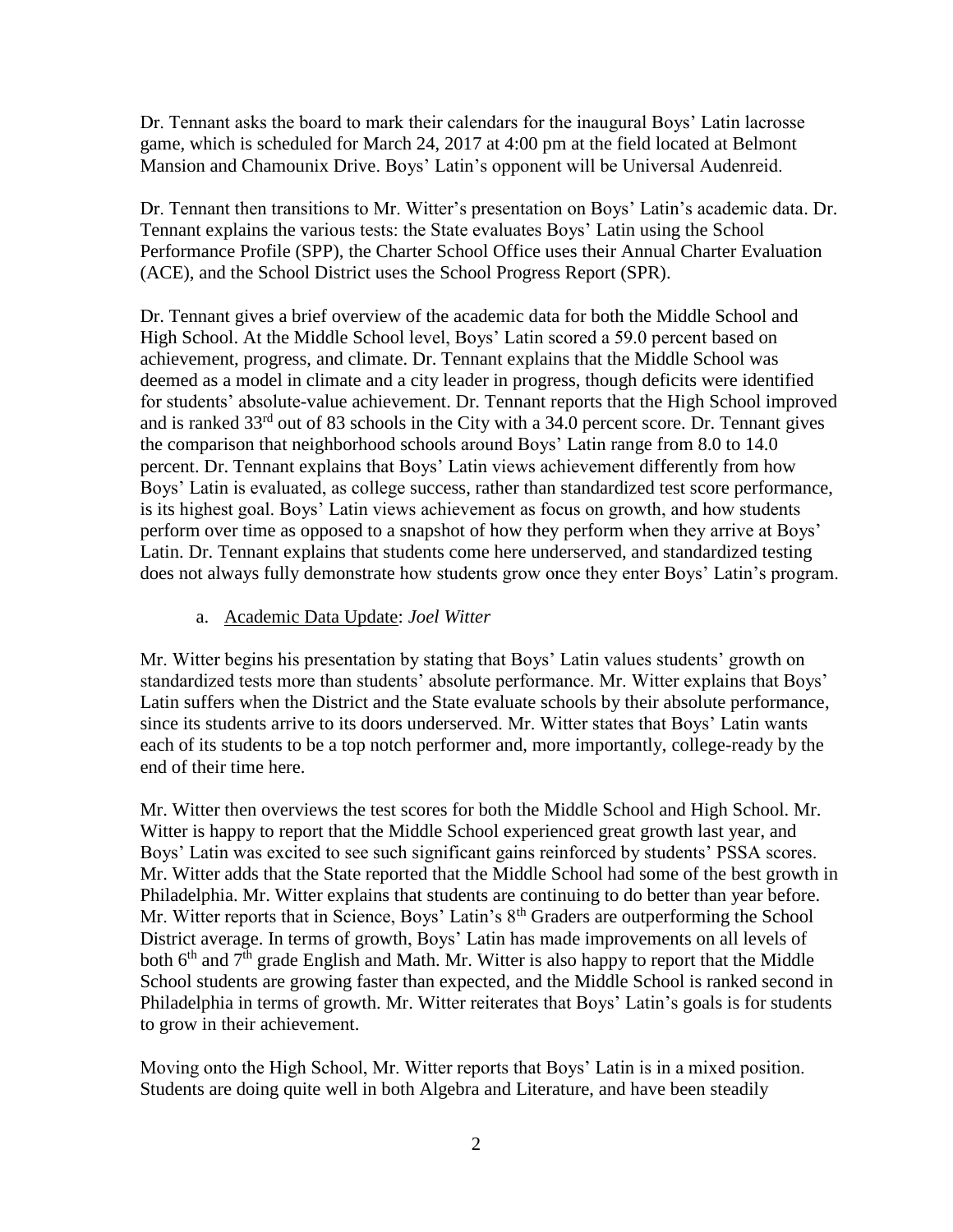improving over the past three years in Biology. On the Keystones, Boys' Latin students perform above the School District average in both Algebra and Literature.

Mr. Witter explains that moving forward, Boys' Latin does not just want to encourage growth, rather turn an eye towards achievement. Mr. Witter reports that Boys' Latin will give students more access to distinguishing honors programs and host a public arts and writing event for students to showcase themselves, as performance is valuable for boys. Mr. Witter adds that the High School will revise its Biology curriculum and increase the rigor of Algebra to assist in preparing students for the Keystones.

There is a discussion on whether Boys' Latin will teach more towards the test, and Mr. Witter explains that teachers will focus on different ways to deliver knowledge in more meaningful ways so students will absorb the material.

Mr. Witter then explains to the board that Boys' Latin is in a unique position in that 100 percent of its students are classified as "historically underperforming" by the Pennsylvania Department of Education. Mr. Witter states that there are "buckets" of students based on how those students performed in past, and Boys' Latin is the only school in Philadelphia in which 100 percent of students fall in that category. Mr. Witter describes potential reasons for this anomaly are that this is an all-boys school, and race is a factor as well. Students are not high performing when they enter Boys' Latin, and it takes them more time to catch up.

Mr. Witter concludes his presentation.

Dr. Lytle mentions a contradiction in the testing data as Boys' Latin college acceptance rate is very high. Dr. Tennant adds that out of the 120 colleges Boys' Latin has applied to, not one of those colleges has asked for a test score – not even state colleges. Dr. Tennant states that the School District uses testing as a determination of college readiness, but the better determination is demonstrating readiness while at college. Boys' Latin students have succeeded while at college.

Dr. Tennant reports that Boys' Latin will be hosting a forum at the High School cafeteria on February 15, 2017 at 8:30 am under the banner of "Black Degrees Matter." Dr. Tennant explains the goal of this forum is to start getting others to recalibrate their expectations of what should be valued in a Philadelphia education. Dr. Tennant states that the press will be invited, and thanks Ms. Woodward who has acted as chief strategist in planning this forum.

Ms. Woodward explains that Boys' Latin wants to proactively share the school's success with regard to college in light of the charter renewal process. Over the summer, the school embarked on a mission to get its data together to give to the Charter School Office. Ms. Woodward states that Boys' Latin wants to let the Charter School Office know that Boys' Latin has excelled at its mission: which is to drive phenomenal outcomes of students in college, rather than solely focusing on standardized test scores. Ms. Woodward adds that the School District has not released college matriculation data, persistence data, or completion data disaggregated by race and gender since 2011. Ms. Woodward reports that Boys' Latin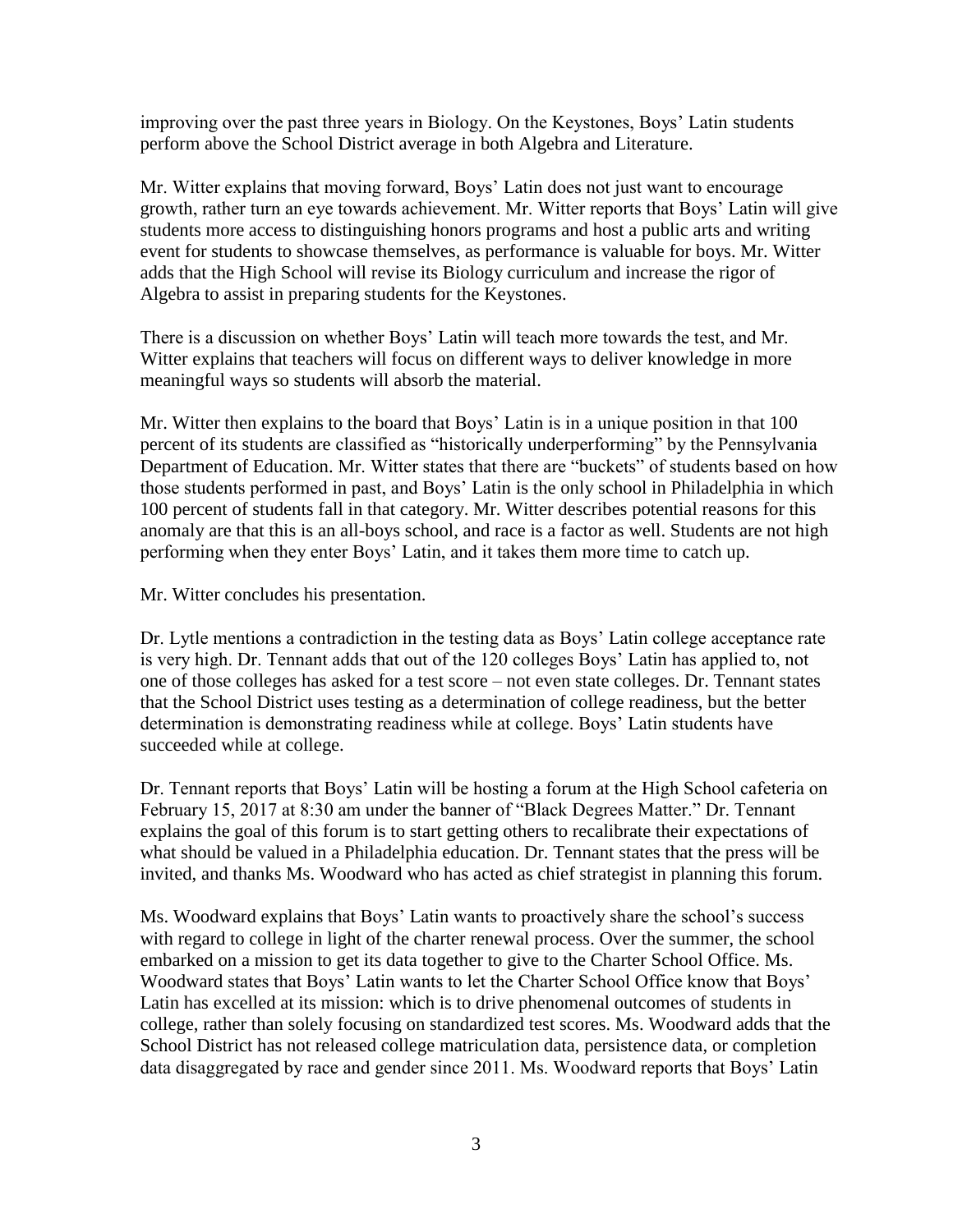has an 84 percent college matriculation rate and 70 percent two-year college persistence rate, which outperforms the School District by three to four times.

Ms. Woodward states that matriculation data is in line with the mission of its charter, which has been in place since 2006. Ms. Woodward will circulate the minutes of the May 28, 2006 School Reform Commission (SRC) meeting to the board in which Boys' Latin was seeking its charter: the School District opined that it was having a difficult time serving African American male students, while several members of the SRC spoke to how Southwest Philadelphia had too few strong education options. Ms. Woodward relays Boys' Latin's position that it has fulfilled its charter with exemplary success, and will use the upcoming forum to relay this message to the community and city at large.

Ms. Woodward adds that the SRC meeting can be a difficult forum, as meetings typically run very late thus limiting public comment time. Last year four engaged parents of Boys' Latin students attended the meeting, but 3 of the 4 did not make it to the microphone to speak. The "Black Degrees Matter" forum the day before will be a call to action for all African American boys in the community who are not being properly served by the public school system. Boys' Latin has invited parents to speak, as well as members of the SRC, current students, current college students, and alumni who have completed college. Councilwoman Blackwell will attend, as well as board members, local clergy, the *Inquirer*, WHYY/Newsworks. Dr. Tennant adds that the forum will be Boys' Latin's attempt to grab hold of the narrative that outcomes are reflective of the education students receive here, and to compel the School District to release city-wide data with regard to college success.

Dr. Tennant concludes his presentation.

## III. Board Committee Reports

## a. Finance: *Kerry Woodward*

Ms. Woodward begins by stating that the budgeting process for 2016 was strong and conservative in ways that has served the school well. Ms. Woodward explains that Boys' Latin used "ground up" budgeting practices, which gave autonomy to department chairs to build their own budgets. This autonomy has created a strong sense of accountability and the department chairs have adhered to those budgets. Ms. Woodward then takes the board through the financial breakdown, noting a strong net income position for the end of the year. Ms. Woodward states that enrollment is lower than originally projected, which will not have a substantial revenue impact because the blend of Special Education to regular education is higher than budgeted, which offsets the result.

Continuing, Ms. Woodward notes that Boys' Latin is in a safe and comfortable spot when it comes to its loan covenants. Ms. Woodward states that she, Dr. Tennant and Ms. Gonzalez will get together in the coming week to take a deep dive into the staffing plan, and will begin to budget salaries and benefits much earlier than in previous years.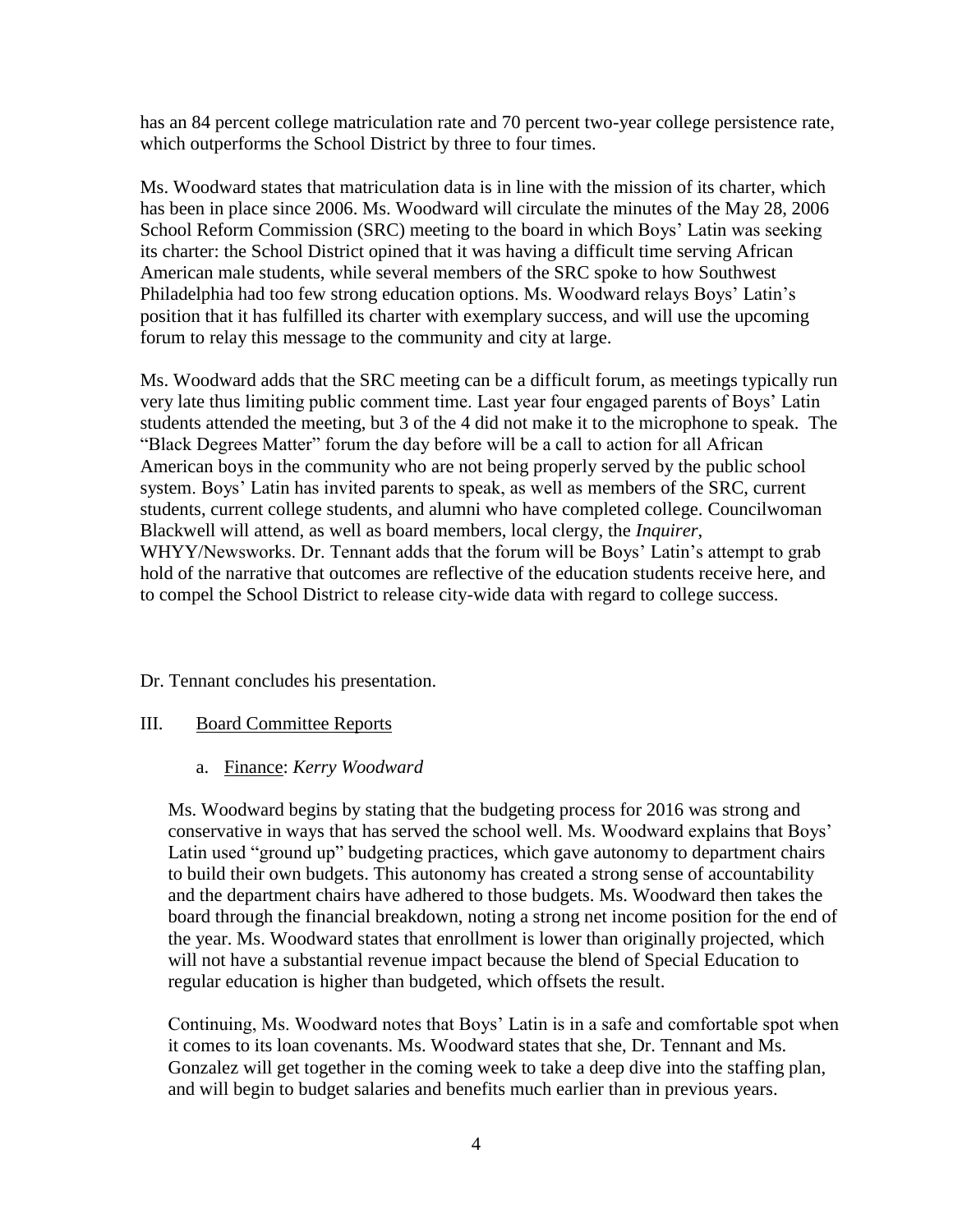Ms. Woodward concludes her presentation.

b. Facilities: *Kerry Woodward for Joe Conwell*

Ms. Woodward begins by thanking Mr. Conwell in his absence for the great work he did in restoring the lot next to the High School. Boys' Latin looks like a different school, and the students, community and neighbors appreciate the new field. Ms. Woodward reports that Boys' Latin will plant a garden, and currently have five active bee hives outdoors. Ms. Woodward states that the Facilities Committee is currently evaluating the aspects of finishing touches, such as lighting and additional fencing to protect the field from the bee ecology area. Ms. Woodward reports that the project will be completed on budget, thanks to a generous donation by an anonymous donor.

Ms. Woodward concludes her presentation.

c. Governance: *Albert Oehrle*

There are no Governance updates.

d. Strategic Planning: *Kerry Woodward for Bill Thorkelson*

Ms. Woodward reports that the Strategic Planning Committee is currently in the process of getting a handle on optimizing human capitalby improving evaluation and maximizing teacher compensation.

Ms. Woodward concludes her presentation.

e. Development: *Marianne Dean, Kerry Woodward*

Ms. Dean begins by reporting that Boys' Latin is in good shape, much better shape than at the last board meeting. Boys' Latin has already reached 67 percent of its goal for the year with EITC and individual giving being the biggest components. Ms. Deans is happy to report that annual appeal giving has been doubling annually for the past few years, and has been tripled this year. The Development Committee attributes this rise to the growth of the donor population, and efforts which include the annual giving letter, positive press, and well-attended events.

Ms. Smith reports that the Development Committee is working on applications for the Hamilton and Lenfest grants. Ms. Smith adds that Boys' Latin has received generous grants in the past, both of which look like they will come through this year. They are also starting to do outreach to a variety of family and charitable organizations, which range from smaller to larger levels.